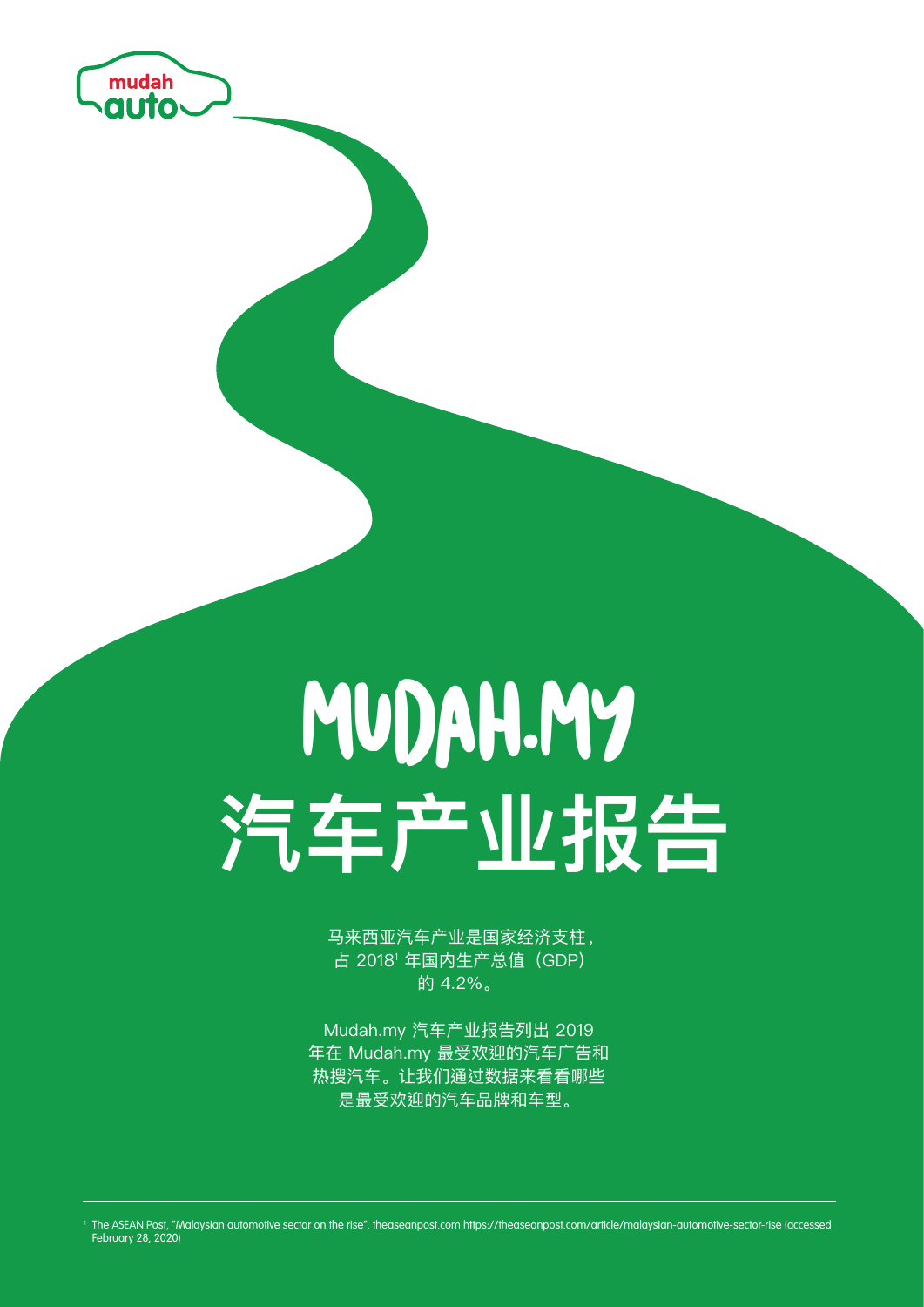#### **研究方法**

Mudah.my 汽车产业报告是采集 2019 年1月至 10 月期间,刊登在"汽车"类别的广告数据。搜 索结果是指在这段期间对唯一识别符关键字进 行按量热搜的结果。广告是指在这段期间对唯 一识别符关键字按量刊登的汽车广告。本报告 包含的数据均来自Mudah.my的内部广告分析, 除非另有说明。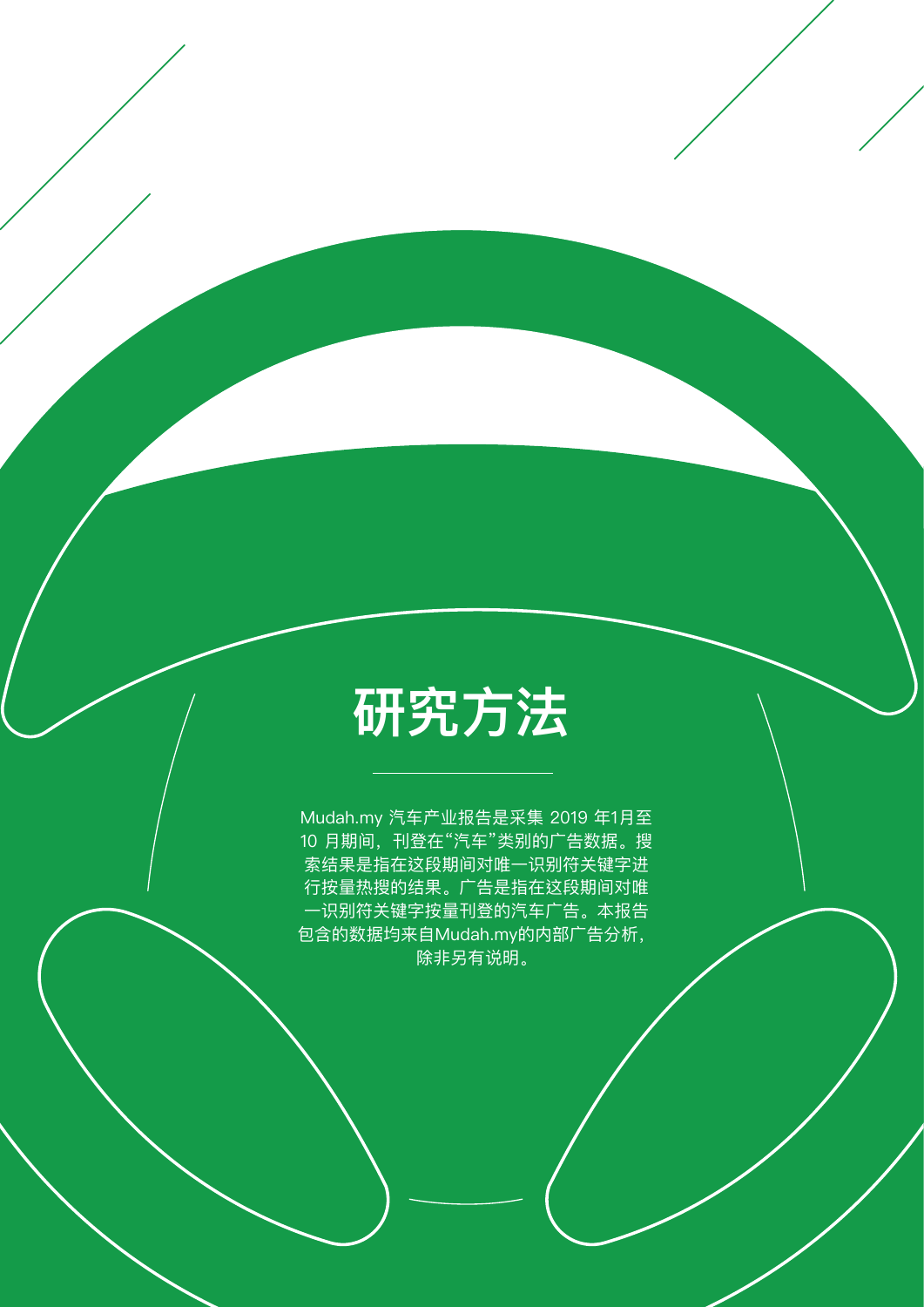

谈到畅销汽车,大多数人会选择 国产车。第二国产车 (Perodua)和宝腾(Proton) 车型是Mudah.my热销汽车, 它们包揽排行榜三甲位置。

Perodua Myvi 是汽车之王,而 深受欢迎的 Proton Wira 和 Proton Saga 则分别排名第二 和第三。

Toyota Vellfire 和 Honda Civic 分别排在第 4 位和第 5 位,显示了日本独具匠心的杰 作准备挑战马来西亚汽车市场 的领军地位。

#### **五大热搜车型**

Mudah.my 的分析显示,国产车 在热搜榜单的地位 如泰山。 稳 Perodua Myvi 和 Proton Wira 在经常搜索车型中占据前两名。 这与它们在热销汽车榜单排名第 一和第二的位置相呼应。

排名第 3 位是 Perodua Kancil, 它是搜索榜单的亮点。话说你知 道 2019 年是这部娇小玲珑汽车 的25岁生日吗?

丰田(Toyota)在热搜榜单 分别排名第四和第五,Vios 车型排名第四,Hilux 车型则 排名第五。

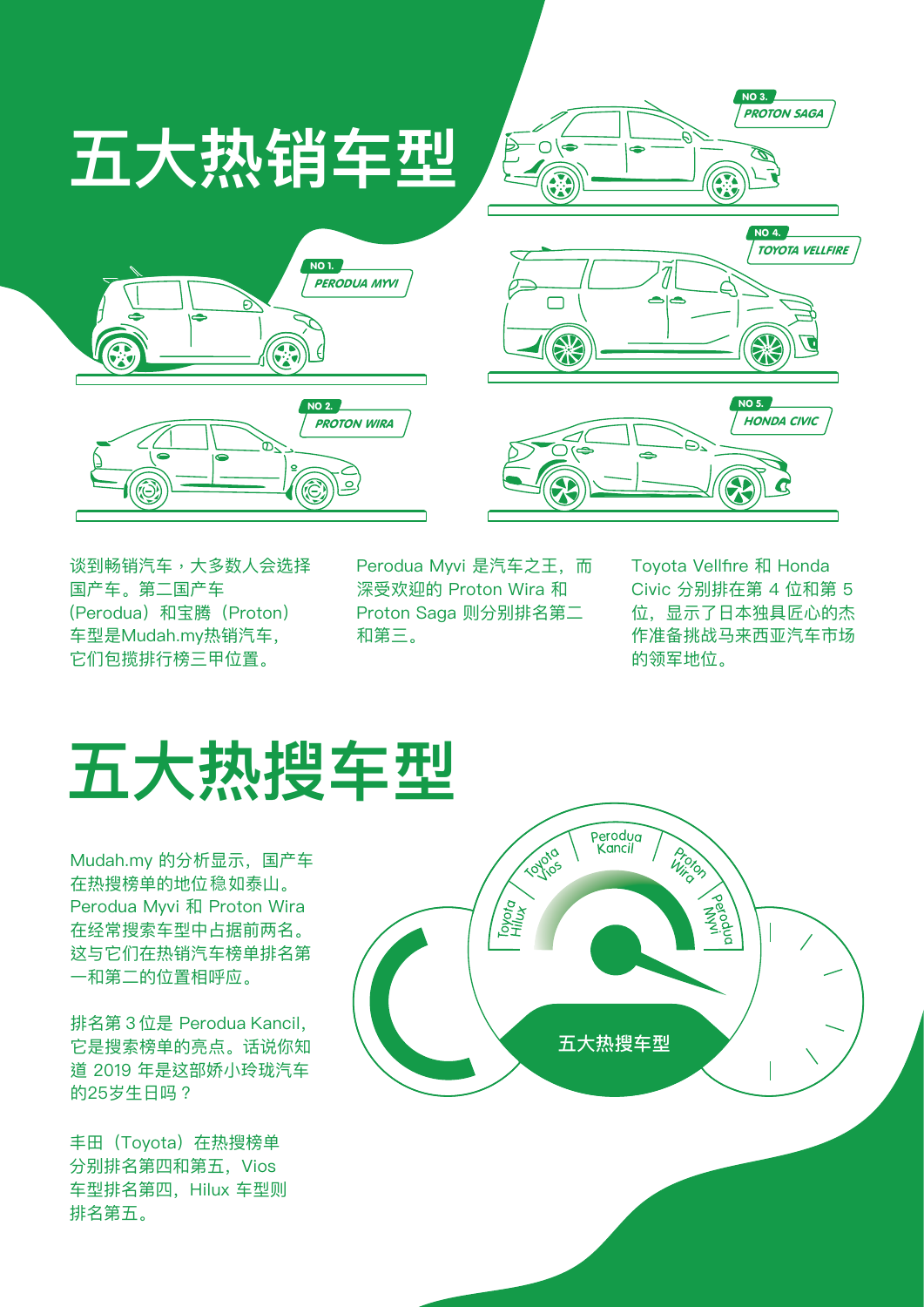# **热销外国车型**



从 Mudah.my 的搜索结果可以 看出,日本品牌日益渗透马来 西亚汽车市场。随着日本汽车 品牌大发工业(Daihatsu Motor Co. Ltd) 将于 2021 年2 开始为马来西亚崭新汽车项 目提供先进的技术支援,日本 品牌的知名度将进一步提升。

奔驰 (Mercedes Benz) 和 宝马(BMW)获得马来西亚 消费者的青睐,显示人们对 Mudah.my 刊登的广告满怀 信心。2019 年,这两个汽车 品牌在马来西亚销售超过2万 辆汽车。3

丰田 (Toyota) 在我们的热 销外国车型榜单排名第一,本 田(Honda)则排名第二。这 与 2019 年的整体品牌销量形 成有趣的对比,该数据显示, 丰田 (Toyota) 在马来西亚 售出 6 万 9000 辆汽车,而 本田 (Honda) 的汽车销量则 超过 8 万 5000 辆。4

### **热搜外国车型**



在外国车型热搜榜单,丰田 (Toyota)占据前五名的三 席,Vios 和 Hilux 分别排名 第一和第二。Honda Civic 位居第三,宝马 (BMW) 紧随其后,后者体现在品牌 的关注,不计车型,排名第 五则是 Toyota Estima。

Kumar, P Prem, Nikkei Asian Review, "Daihatsu named technology partner for Malaysia's next national car", asia.nikkei.com. https://asia.nikkei.com/Business/Automobiles/Daihatsu-named-technology-partner-for-Malaysia-s-next-national-car (accessed February 28, 2020)

Malaysian Automotive Association, "MARKET REVIEW FOR 2019 AND OUTLOOK FOR 2020", Maa.org.my. http://www.maa.org.my/pdf/Market\_Review\_2019.pdf (accessed February 28, 2020)